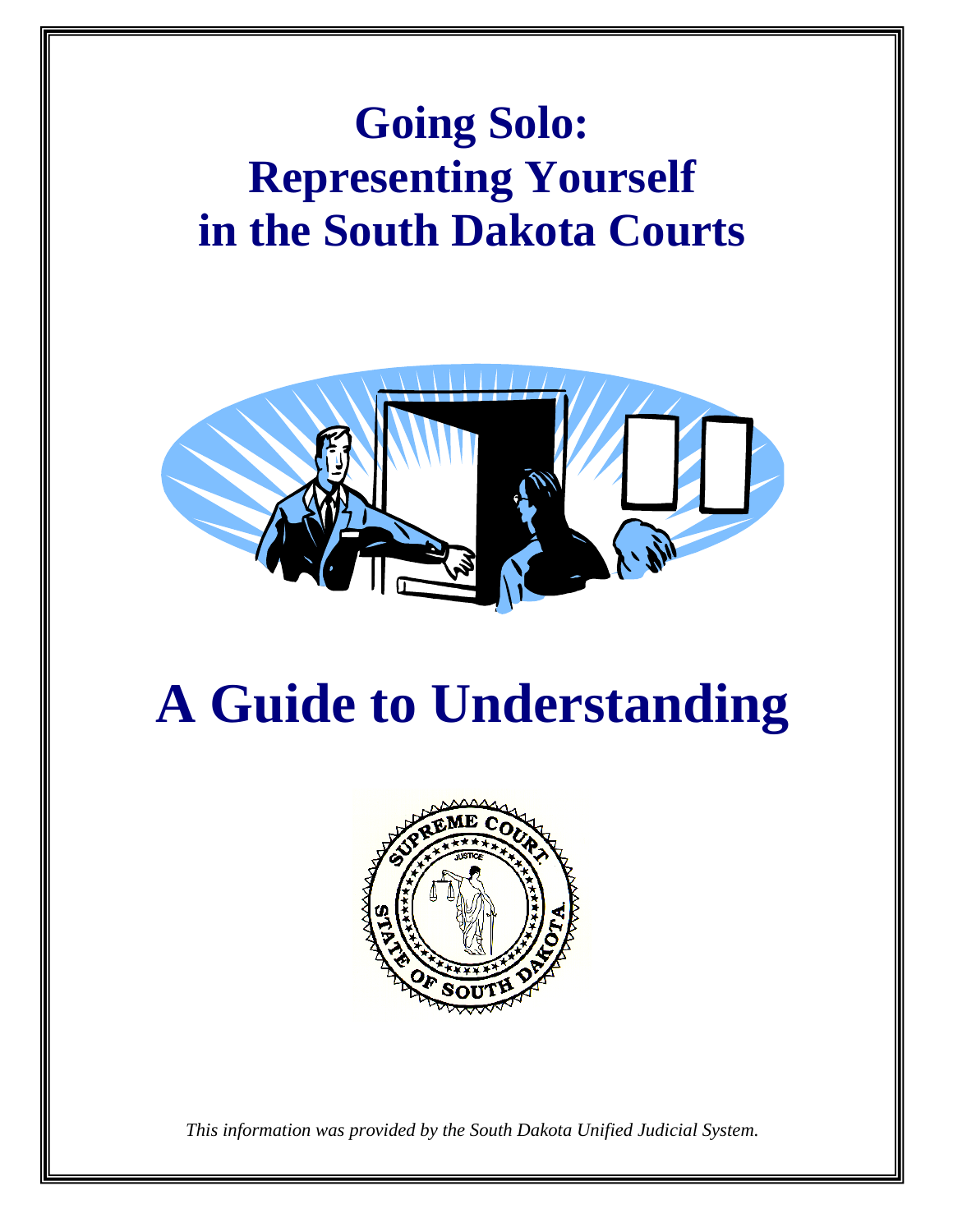# **Introduction**

Some day you may find you need to go to court  $-$  to settle a dispute with a business or a neighbor, to get a divorce, or collect child support. Many people hire a lawyer to take their case to court. It's a good idea. A lawyer has training and experience – and knows how the system works. Even if you end up representing yourself in court, it's good to start by talking to a lawyer about your problem. Find out if your case is a simple matter or one that could get complicated. Ask what it would cost to hire a lawyer to handle it for you.

Of course, not everyone can afford a lawyer. And others may decide to take their chances and go at it alone. Going solo in the courthouse can be very scary. Especially if everything you know about the law is from watching television. Going to court isn't as simple as they make it seem on TV. That's why the South Dakota Unified Judicial System has published this brochure for you.

In this booklet you will learn how the South Dakota court system works. You will learn the process – step by step. Take it home and read it. It could save you time and headaches later.

Keep in mind that this guide is meant to give you helpful information, not legal advice. Additional helpful information about the court system and its processes is available on the South Dakota Unified Judicial System's website at [http://ujs.sd.gov](http://ujs.sd.gov/) and at the Frequently Asked Questions sections available at each Circuit's webpage which can also be accessed through a link from the UJS homepage.



The South Dakota Unified Judicial System

*Rev. 12/2016*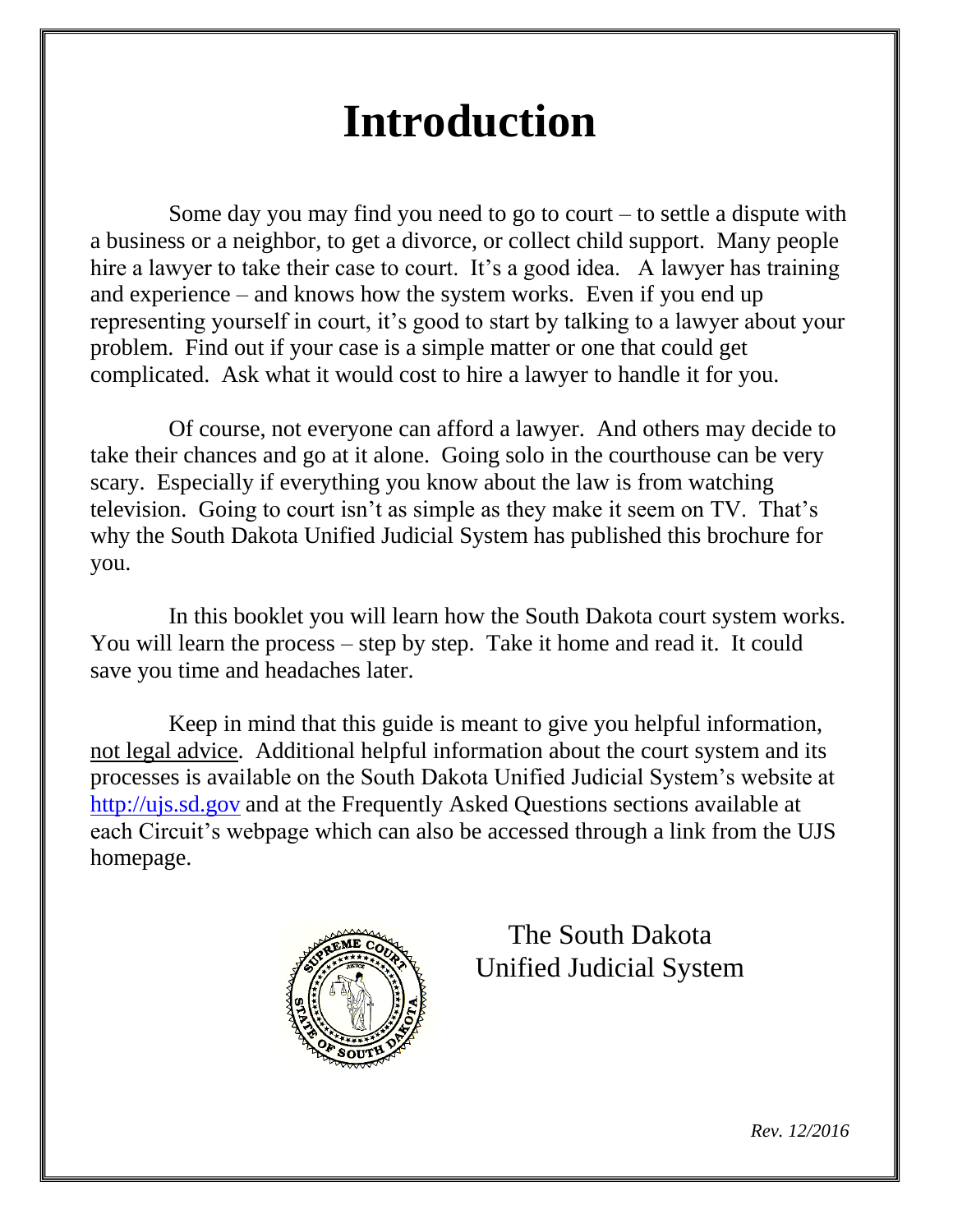## **MAKING THE DECISION**

#### **Can I go to court without a lawyer?**



Yes. You have the right to represent yourself in state courts. In fact, many people in South Dakota go to court without a **lawyer**. Some people can't afford to hire a lawyer. Others decide that they would rather handle their legal problem on their own.

#### **Should I go to court without a lawyer?**

That is your decision to make. This guide was developed by the South Dakota Unified Judicial System to help you make that decision. Some cases are fairly simple and can be handled without a lawyer. Others involve complicated procedures and legal issues that require the experience and training of a lawyer. It is a good idea to talk to a lawyer about your case if possible. Whether you decide to hire a lawyer or to go to court on your own, it helps to know how the court system works.

#### **Can I get help with my case if I need it?**

Yes. There is a list of services on page 11 of this guide that may help you. You might want to take a moment now, before you begin your case, to find out where you can get information or advice.

#### **What if I need extra help because of a disability or language barrier?**

Everyone has a right to come to court and participate in the legal system. This includes people who are disabled, people

"Can I get help with my case if I need it?"

who are hearing or vision impaired, and people who don't speak English. If you or anyone participating in your case needs special arrangements, first contact the Clerk of Court or Circuit Administrator where you filed the case. They should be able to make proper arrangements for a courtroom that is accessible, a sign language interpreter, or a translator. It is important to contact the Clerk of Court or Circuit Administrator just as soon as possible, so they have time to make the arrangements.

#### **Is there a way to solve my problems without going to court?**



It's possible. You may be able to resolve your dispute through **mediation** without filing a lawsuit. Mediation gives people a chance to sit down with a mediator in an informal setting to try and work out their conflicts. The mediator is a trained problem-solver who will help the parties come to an **agreement**. There is a list of court approved mediators on the UJS website at [http://ujs.sd.gov.](http://ujs.sd.gov/)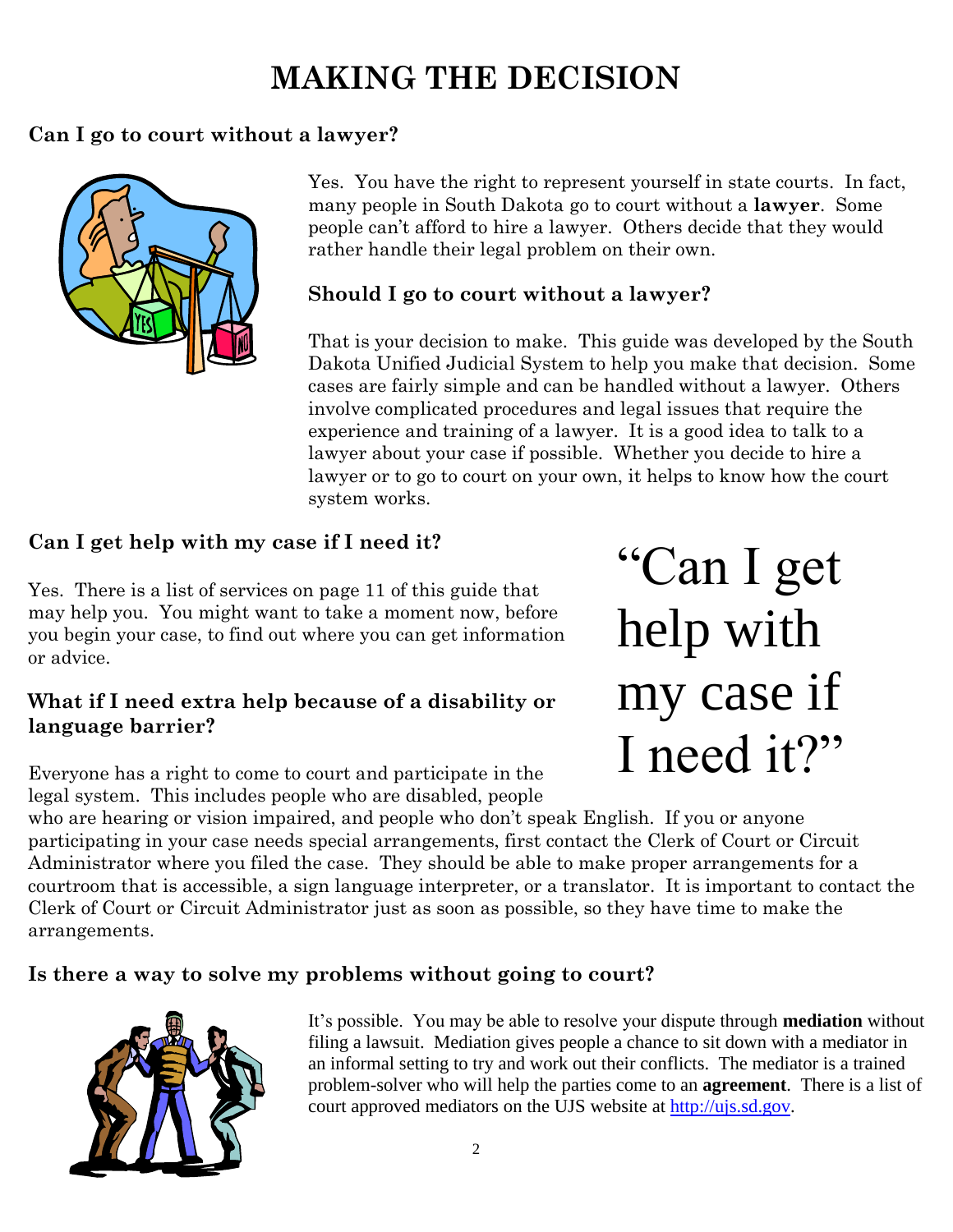### **SOUTH DAKOTA JUDICIAL SYSTEM**

#### **in South Dakota? How is the court system set up**

The court system is like a pyramid. At the bottom of the pyramid are the **Magistrate Courts**, where misdemeanor criminal cases and small claims court cases are heard. Next in the pyramid are the trial courts called **Circuit Courts**. The highest court in the state is the **South Dakota Supreme Court**. If someone loses a case in the circuit court, they can appeal to the South Dakota Supreme Court.



There are two kinds of legal cases: criminal and civil. A **criminal case** is when the state charges a person with a crime. A **civil case** is when someone sues an individual or a business. There are many kinds of civil cases. Some examples of a civil problem that could end up in court are: a divorce, a dispute with a landlord, a boundary disagreement with a neighbor, or a problem with a store that sold you a faulty product. **This guide covers only civil cases.**



#### **Do I file my case where I live?**

It depends. You must decide which county or state is right for your case. This is called finding the right **venue**. The case is usually filed where you live or where the action took place, but not always. Where

you file your case could affect the outcome especially in divorce and child custody cases. *See* SDCL ch. 15-5 for statutes on venue of actions.

#### **How do I know which kind of court to go to?**

That will depend on the type of case and the amount of money involved. If it is a family law matter, like divorce, child support, or custody, your case belongs in Circuit Court. If it is another kind of civil case, you may go to Magistrate Court if the amount of the money involved does not exceed \$12,000. If it is more than \$12,000, then you need to go to Circuit Court.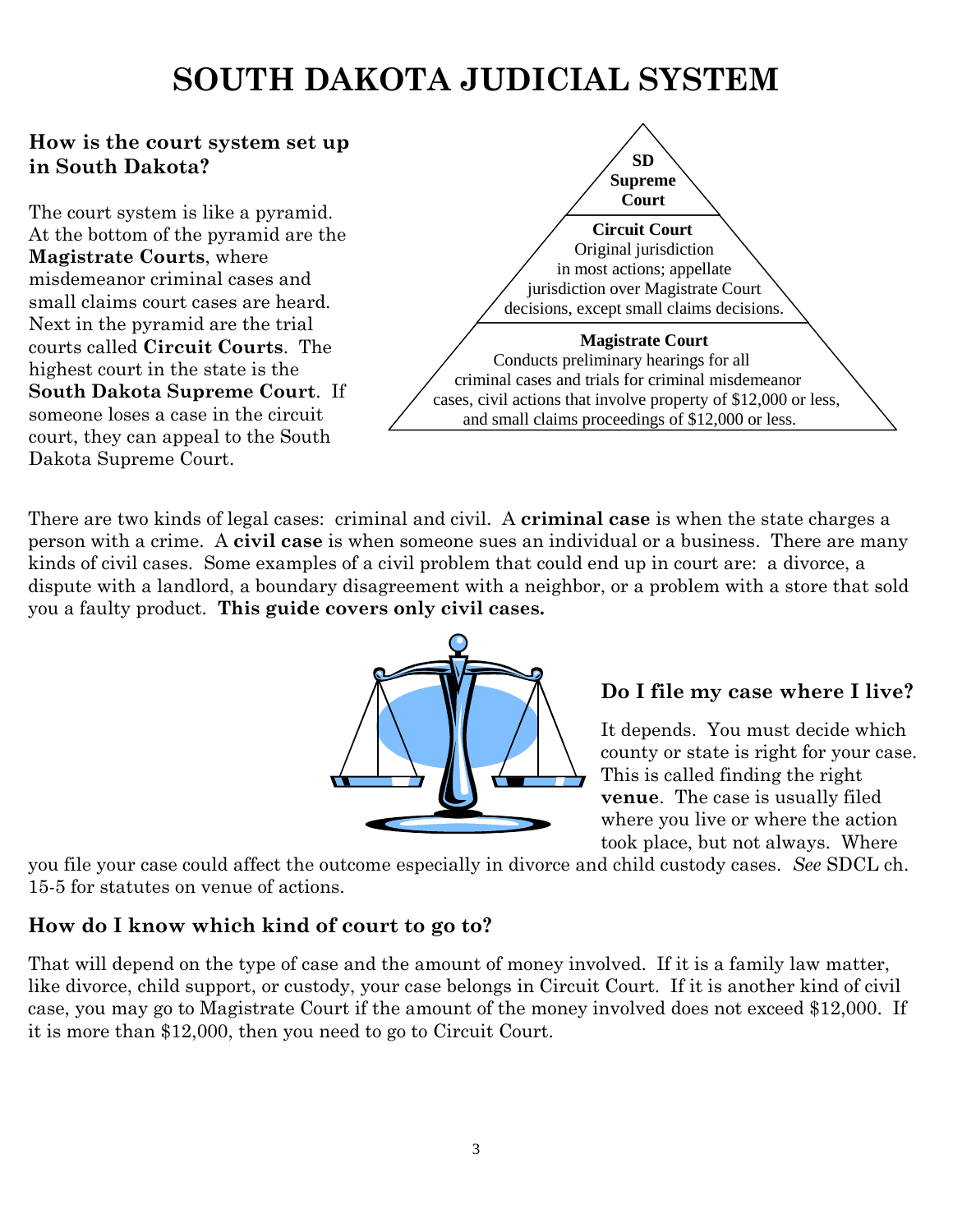

# **BASIC STEPS IN A LAWSUIT**

**1. File the Summons and Complaint**. The person starting the case is called the **Petitioner** or **Plaintiff**. That person files a written statement, called the Complaint, telling the court what the case is about. Then they arrange to have the Summons and Complaint delivered to the other side. This is called "service of process."

**2. File the Answer**. The person being sued is either called the **Defendant** or the **Respondent**. That person files a written response telling their side of the story and delivers a copy to the plaintiff. This is called an **Answer**.

3. **Prepare the case**. Both sides have time to gather evidence to prove their case. **Evidence**  could include documents, photographs or the testimony of witnesses.

4. **The judge holds a hearing**. This is when both sides appear before the judge to present their evidence to prove their case.

**5. The judge makes a decision**.

#### **FILING THE SUMMONS AND COMPLAINT**

**Is there a Summons and Complaint form I can use?** You may purchase a packet of divorce forms from the Clerk of Court Office for \$10 or you may download the forms for free from the SD UJS's webpage at [http://ujs.sd.gov/.](http://ujs.sd.gov/) Forms for service by mail are available at SDCL 15-6-4(j).



#### **Does it cost to file a lawsuit?**

Yes. The court will charge a fee to file your case. *See* SDCL 16-2-29, 16-2-45. There are additional fees for copying and/or certifying copies, or issuing subpoenas. There is also a \$10.00 charge for a divorce forms packet if obtained from the Clerk of Court office, or you may download divorce forms from the UJS website for free and print them yourself.

#### **How do I make sure I've done everything right?**

Take it one step at a time and don't be afraid to ask for help. The courthouse staff cannot give you legal advice about your specific case, but they will answer your questions about court procedure. If you decide that there is too much at stake or your case is too difficult to handle on your own, you can always contact a lawyer at any time.

The following are two scenarios that we would like to provide relating to filing a case:

▪ *Angela* wanted to get a divorce because her husband left her. She went to the Clerk of Court Office to get a "Divorce Packet" which contains most of the forms she needs to fill out to file for divorce. There is a \$10 charge for the divorce packet. The Clerk explained that she needed to read the instructions carefully before starting to fill out the forms. She suggested she practice in pencil before making a final copy.

▪ *Bob* was sued by his landlord. The landlord filed a Summons and **Complaint** stating that Bob had not paid his rent. The landlord asked the court to force Bob to move out. Bob received a copy of the Complaint and a **Summons** telling how long he had to respond. Bob went to the Clerk of Court Office and was told that he needed to file an **Answer**. If Bob did not file an answer by the deadline, his landlord could have asked the court to rule against him right away. This is a called a **default judgment**. Bob filed an answer stating "A pipe broke in my basement. The landlord told my wife that we should get a plumber to fix it, pay him and deduct it from the rent, so we did. The plumber cost more than the rent so that's why the landlord didn't get a check from us last month." When the pipe broke in Bob's basement, it also damaged a rug. So, Bob filed a counterclaim to ask the court to order his landlord to pay him for it.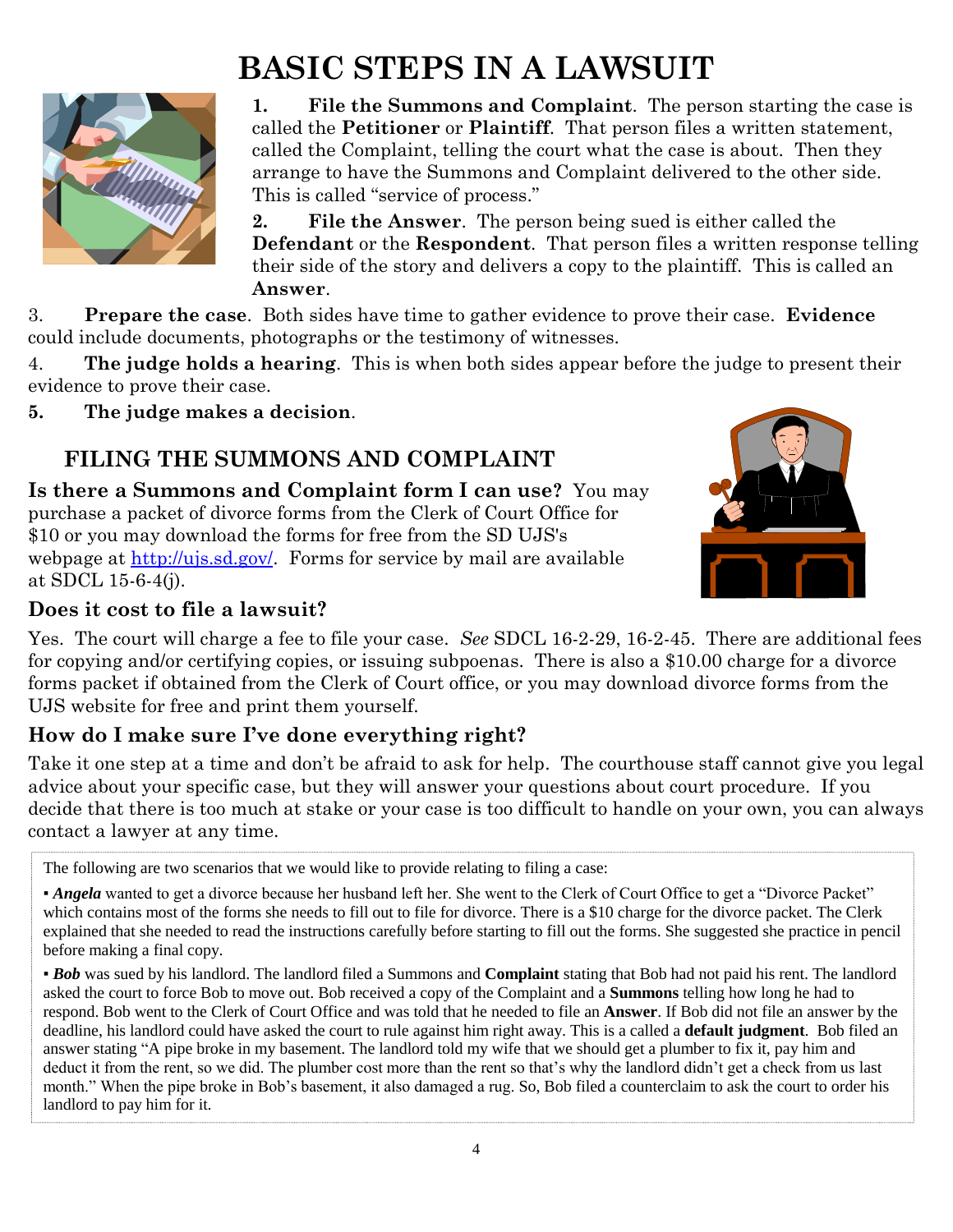# **…. is there someone who can help me with the forms?**

#### **If I have trouble reading, is there someone who can help me with the forms?**

Yes, you can ask someone in the Clerk's office to help you or contact your local library. You may also contact the South Dakota Literacy Council at 1-800-484-6690 Code 8585 or (605) 224-8212. You have to tell the person helping you what to write. The person helping you can only write down what **you** say. You can also take the forms home and ask a friend to read them to you.

#### **How do I notify the other person that I have filed**

**a Summons and Complaint against them?** Whenever you file a lawsuit, including a divorce, you have to arrange to have the Summons and Complaint delivered to the other side and provide the court with proof of how, when and where the papers were received. This is called **service of process**. There are several ways that you can legally serve someone. The most common methods are listed below and are addressed in SDCL 15-6-4(a) – (j) and SDCL 15-6-5(a) – (i). *See also* SDCL ch. 15-39 for small claims procedures.

**Personal Service**: The papers are hand delivered to the defendant or respondent. This is often done by the sheriff's office or, in some larger communities, a private process server. Personal service can also be done by any credible person over the age of eighteen who is not involved in the case. An **Affidavit of Service** form proving that the person received the papers must be filled out and filed at the Clerk's office. See SDCL 15-6-4(g) for proof of service requirements.

**Acceptance of Service**: If the other side is willing to accept the papers, you can give them a copy, have them sign an Admission of Service form saying that he received them, and file that form with the Clerk.

**Service by Publication**: This method is used only if the person you're suing lives out of state or you don't know how to locate them. Putting an ad in the newspaper usually does it but it can be a little tricky. Service by publication is explained in greater detail in SDCL 15-9-7 – 15-9-22. A court order is needed before you may serve someone by publication. Proof of such service is described in SDCL 15-6-4 $(g)(4)$ .

#### **Do I serve the papers the same way when filing an Answer?**

You can serve an Answer by mailing it to the person who sued you. You will still need to file an **Affidavit of Mailing**  Service with the court showing when and where you sent the papers.

### **PREPARING FOR THE HEARING**



**My papers have been filed and served. What do I do to get ready for the hearing?** Now is the time to prepare your case. You need to gather the evidence that will help prove your case to the judge. The evidence could be papers, like receipts or bills that you bring to court with you. You could also use witnesses to tell the court what they know about your case. Let's look at how Angela and Bob prepared for their hearing.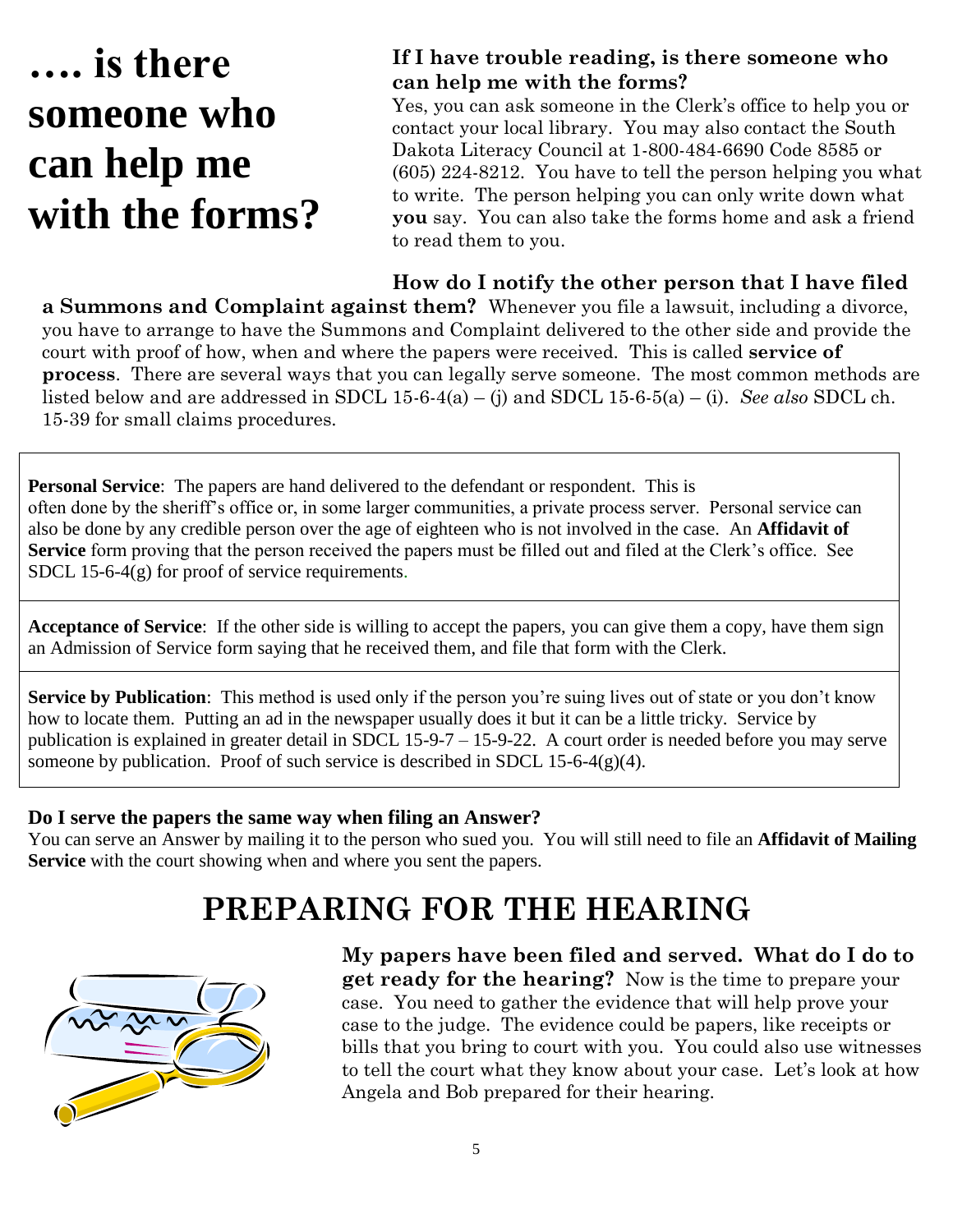

**Angela** received a Divorce Packet by the Clerk of Court. There are specific things that Angela needs to do before the hearing. These are spelled out in a divorce packet and include: ▪ Filling out a **Financial Affidavit** to help the judge make decisions about dividing property and providing child support and setting alimony. The Court will need copies of financial records, like income tax returns, pay check stubs, monthly bills, deeds to property, bank account statements, and retirement or pension plan statements.

▪ Filling out a **Stipulation and Settlement Agreement.** This spells out plans to separate assets and debts and the parties' plan to care for the children. It is completed if both parents agree to the terms of the divorce.

▪ Attending **Parent Education Class**, where required.

 $\ddot{\phantom{0}}$ 

**Bob** needs to figure out what evidence he needs to prove his case. The kinds of things he should consider are:

▪ The receipt from the plumber or a copy of his cancelled check. The plumber's **testimony** might also be helpful. He could testify that he did the repair and identify the bill.

▪ **Testimony** from Bob's wife. She can testify that the landlord told her to hire a plumber and deduct the cost from their rent.

▪ A receipt showing what Bob paid for the rug. If Bob uses receipts or checks as evidence, he should make sure that he has three sets: the original for the court, one copy for the landlord, and one copy to keep for his own records.

If his wife or the plumber is going to testify, Bob needs to write out his questions and go over them with each witness before the hearing. If the plumber does not want to come to court, Bob can get a **subpoena** forcing him to come to court. The Clerk's office can provide Bob with a subpoena form that includes instructions for service. But he should be careful - a witness who doesn't want to testify may hurt his case more than he helps it.



#### **Can I find out what the other side is going to say and bring to the hearing?**

It is possible to find out what evidence the other side is going to present through a process called **discovery**. In civil cases, you have the right to get information about witnesses and copies of documents before the hearing. There are complicated rules about what you can get through discovery and strict time limits apply. In South Dakota, discovery rules are generally located at SDCL 15-6-26 through 15-6-37. If you need to use discovery, you may want to talk to a lawyer.

#### **Can I try to settle my case before the hearing?**

Absolutely. Many cases settle out of court without a hearing. For example: Bob's case might be just a simple misunderstanding and could be settled with a phone call to his landlord or the landlord's lawyer. He might also want to use a mediator to help Bob and his landlord reach a **settlement** or an **agreement**.

In Angela's case, it will be better for everyone if they can agree on the parenting plan before the hearing. If the parents can't agree on how the children will be cared for, what arrangements will be made for custody and visitation, the Circuit Court Judge may appoint a mediator. *See* SDCL 25-4-56 through 25-4-62. The mediator will sit down with both parents in an informal setting and help them resolve some or all of their differences in caring for the children. A list of court approved mediators can be found on the UJS website at [http://ujs.sd.gov](http://ujs.sd.gov/) or you may ask a circuit court administrator for a list in that circuit. These mediators do charge a fee for their services and the parties can agree on how to pay for this service.

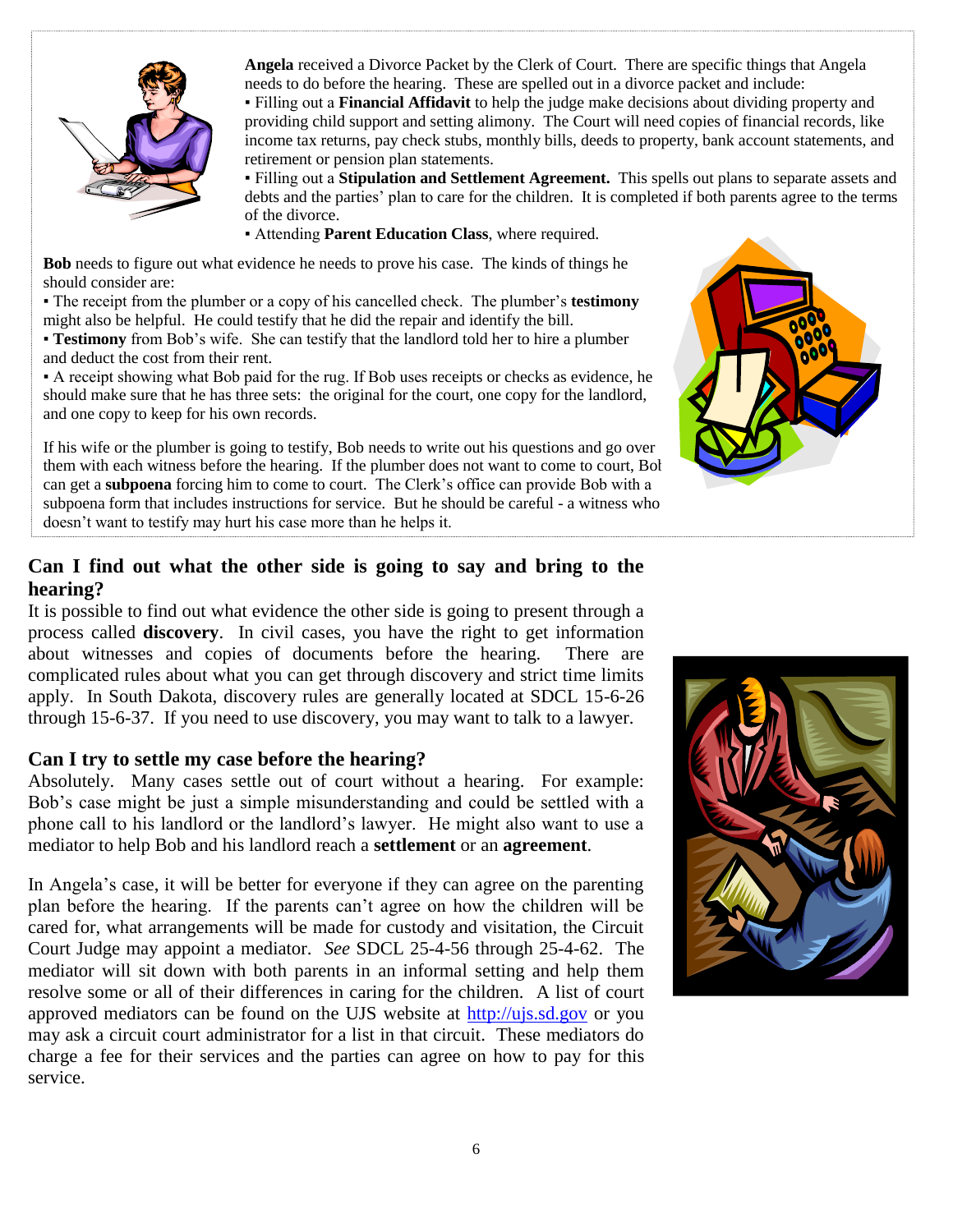## **THE HEARING**

#### **How do I get a hearing? Will the court just schedule one?**

Ask the clerk of the court where your case was filed whether you need to request a hearing or whether the court will schedule one on its own. In most Magistrate and small claims court cases, the court will send both sides a **notice of hearing** telling them when and where the hearing will take place. In Circuit Court cases, the hearing will be scheduled only upon request. In that case, it's up to you to contact the Clerk of Court's office to request that a hearing be scheduled. Then, you must send out a notice to the other side telling them the time and date of the hearing.

#### **I've never been to court. What should I expect?**

Each court is a little different. Some courts use formal rooms like the ones you see on television. But some hearings may be held in a small room or the judge's office, called the judge's chambers. In general, this is what you can expect to see at your hearing.



#### **What will happen at the hearing?**

That will also depend on the kind of court and the judge. The chart below describes what you can usually expect to happen in each of these kinds of courtrooms.

**Magistrate Court:** The judge will probably start off by asking you to tell the court what your case is about. It will also be up to you to question your witnesses and present your evidence. The judge will probably ask questions and each side has the right to question the other's witnesses.

**Circuit Court:** There are strict rules for presenting evidence and questioning witnesses in Circuit Court. You will be expected to know what those rules are and follow them. The other side may be represented by a lawyer. In cases tried without a jury, the judge decides the case. In cases tried before a jury, the judge rules on what evidence may be considered by jurors in reaching their verdict. The judge also instructs the jury on points of law pertaining to the case.

#### **When will the judge decide my case?**

The judge may make a decision at the hearing. But often judges will take additional time to consider the evidence and the law before deciding.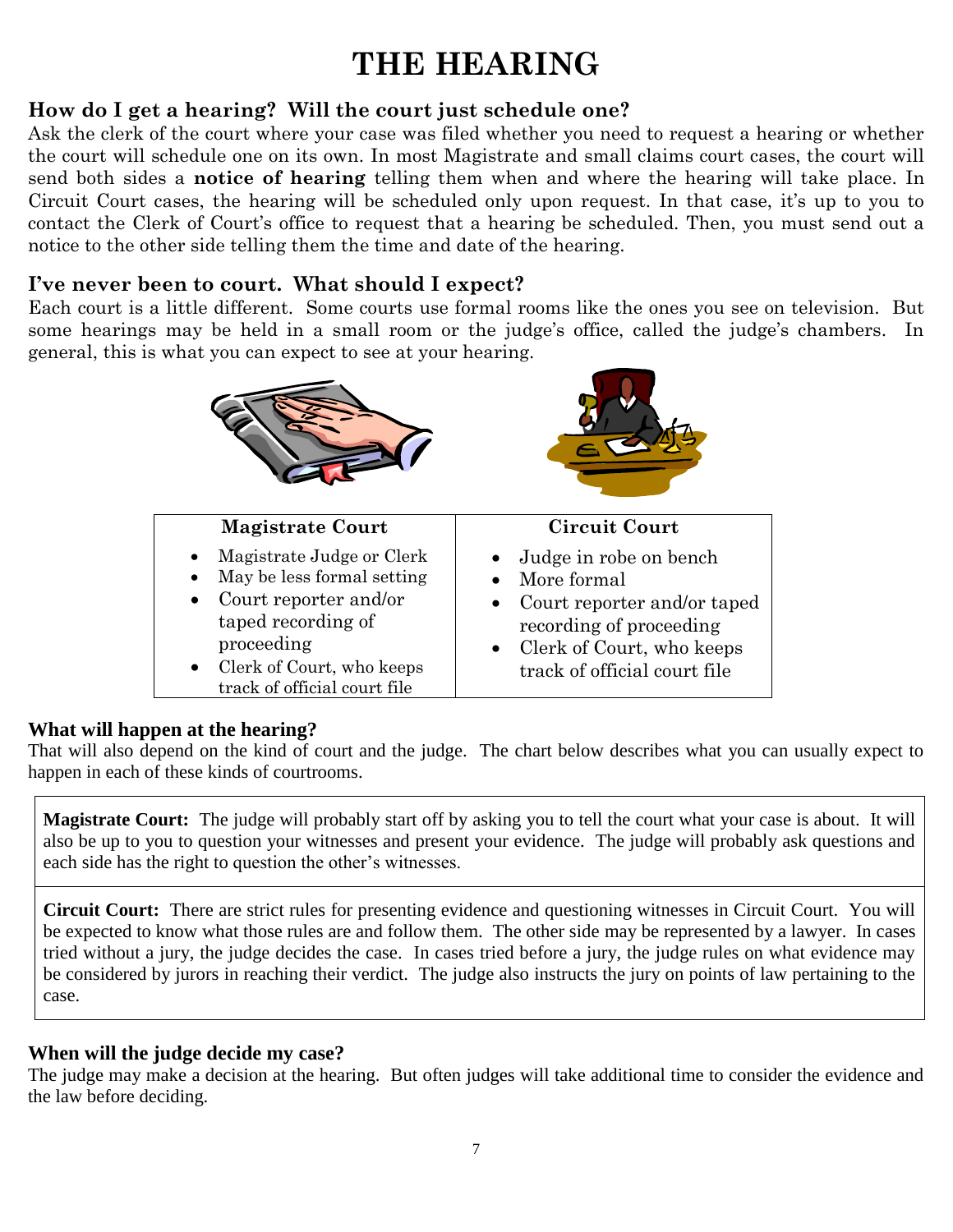

## when representing yourself in court

| 1. Make a good impression.           | If you dress nicely, it tells the judge that you<br>respect the courtroom and care about your case.                                                                                                                              |
|--------------------------------------|----------------------------------------------------------------------------------------------------------------------------------------------------------------------------------------------------------------------------------|
| 2. Be respectful.                    | Be respectful to everyone in court, including<br>the other side $-$ and don't argue with the judge. Try to stay<br>calm.                                                                                                         |
| 3. Know what to ask.                 | You can ask court officials for information<br>about the process and what type of information to put on the<br>forms. But remember, court employees cannot tell you<br>what to write on the forms or what to say at the hearing. |
| 4. Arrive early.                     | Arrive early. Most judges like to start on time.<br>But some cases take longer than expected, so be prepared to<br>wait.                                                                                                         |
| 5. Tell your story.                  | Tell the judge in a few brief sentences what<br>your case is about and how you plan to prove the facts of<br>your case. Lawyers call this an opening statement.                                                                  |
| 6. Come prepared.                    | Bring the original document and at least two copies of any<br>evidence you plan to use. Write out the questions you plan<br>to ask and go over them with your witnesses before the<br>hearing.                                   |
| 7. Use a lawyer if you<br>need help. | Most important of all, you can use a lawyer if<br>you need help. You may start this case on your own, but<br>later realize that you need the help of an attorney.                                                                |



## **MAKE AN INFORMED CHOICE**

The South Dakota Unified Judicial System hopes that this guide has given you a better idea of how the court system works. If you ever decide to go to court, you'll know the basic steps. You can decide whether to hire a lawyer or you can do it on your own. You also understand the risks you are taking if you go to court without a lawyer. Some cases work fine with a "do-it-yourself" approach. Some don't. Keep in mind that some cases are better left to a trained professional – if you can possibly afford it. Just be smart. Decide what is best for you.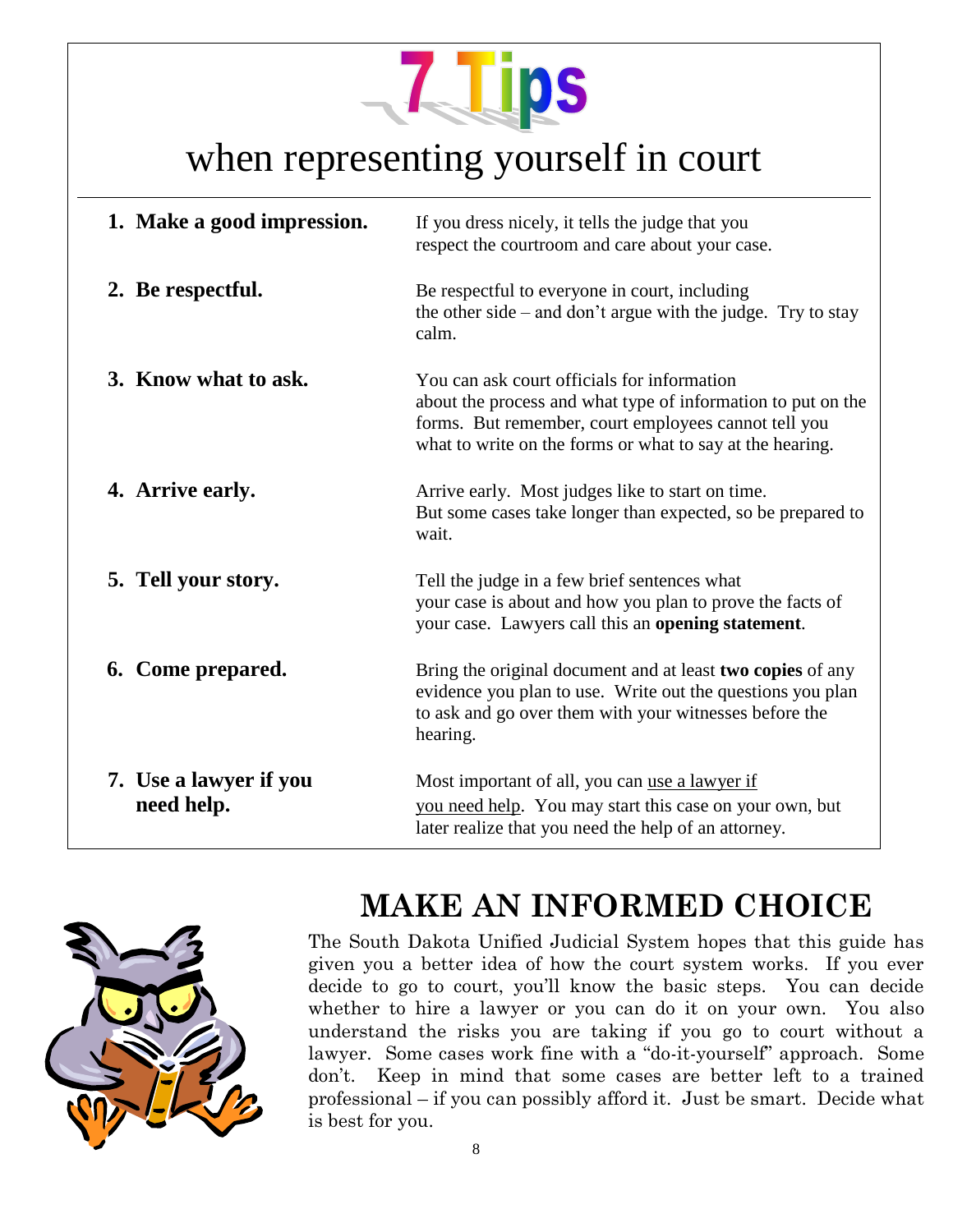

**Affidavit of Indigency** – a sworn statement used to determine if someone meets the income guidelines so that they are not required to pay court fees

**Agreement** – an oral or written promise to do something

**Answer** – The defendant's written response to allegations in the case

**Certificate of Service** – Form filed with the Clerk's office stating that the opposing party in a lawsuit received the papers filed in the case

**Circuit Court** – Original jurisdiction in most actions, appellate jurisdiction over Magistrate Court decisions, except small claims decisions. South Dakota's 66 counties are divided into 7 circuits

**Civil Case** – an action brought by a person, company, or other entity to protect some right or to help recover money or property from another person or company

**Complaint** – (civil) written statements by the plaintiff setting forth the claims against the defendant

**Counterclaim** – a claim filed by the Defendant or Respondent in a legal action

**Criminal Case** - a criminal lawsuit filed by the State of South Dakota against a defendant for violation of a criminal law

**Default** – failure to act, appear or perform an act or obligation that is legally required

**Default Judgment** – when a party who has been sued fails to answer, either the Clerk or the court may enter a judgment by default against that party

**Defendant** – the person against whom a civil lawsuit is brought. In divorce cases, the person against whom the divorce is being filed

**Discovery** – a pretrial proceeding where a party to an action may be informed of the facts known by other parties or witnesses

**Divorce Packet** - a series of forms and instructions developed by the South Dakota Unified Judicial System to assist persons filing for divorce

**Evidence** – any presented proof, which may be established by witnesses, testimony, records, documents, etc.

**Interrogatory** – a written question or set of questions submitted (with the court's permission) by one party to a civil suit to the opposing party on any matter relevant to the case

**Lawyer** – a person licensed and authorized to practice law, conduct lawsuits, or give legal advice

**Magistrate Court** – may hear small claims and uncontested civil cases and minor misdemeanor criminal cases

**Mediation** – a method of solving problems without going to court

**Notice of Hearing** – an official notice telling the parties when a hearing is scheduled

**Opening Statement** – summary of the case and the evidence that will be presented given at the beginning of the trial

**Petitioner** – in a civil case, the person or other entity who files a claim against another person; may be called Plaintiff depending on type of action (see Plaintiff)

**Plaintiff** – in a civil case, the person or other entity who files a claim against another person. In divorces, this is the person who files or starts the divorce

**Respondent** – the person against whom a civil lawsuit is being brought; may be called Defendant depending on type of action (see Defendant)

**Restitution** – a payment made by a defendant to a victim for monetary losses suffered by the victim as a result of the defendant's conduct

**SDCL -** South Dakota Codified Laws - these are the laws of South Dakota. Copies can be found in public libraries or on the web at http://legis.state.sd.us/statutes/index.aspx

**Service of Process** – legal methods of delivering the papers to the other side in a lawsuit and proving to the court (by filing an affidavit of service or a certificate of service) that they were received

**Settlement** – an oral or written promise to resolve a problem, usually entered into before going to court

**Subpoena** – a written legal notice requiring a person to appear in court and give testimony or produce documentary evidence

**Summons** – a writ notifying the person named that an action has been filed against the person

**Testimony** – a solemn statement made under oath

**Venue** – The specific county, city or geographical area in which a court has jurisdiction

**South Dakota Supreme Court** – South Dakota's highest court where five Supreme Court Justices hear appeals of circuit court decisions and interpret the laws and constitutions of South Dakota and the United States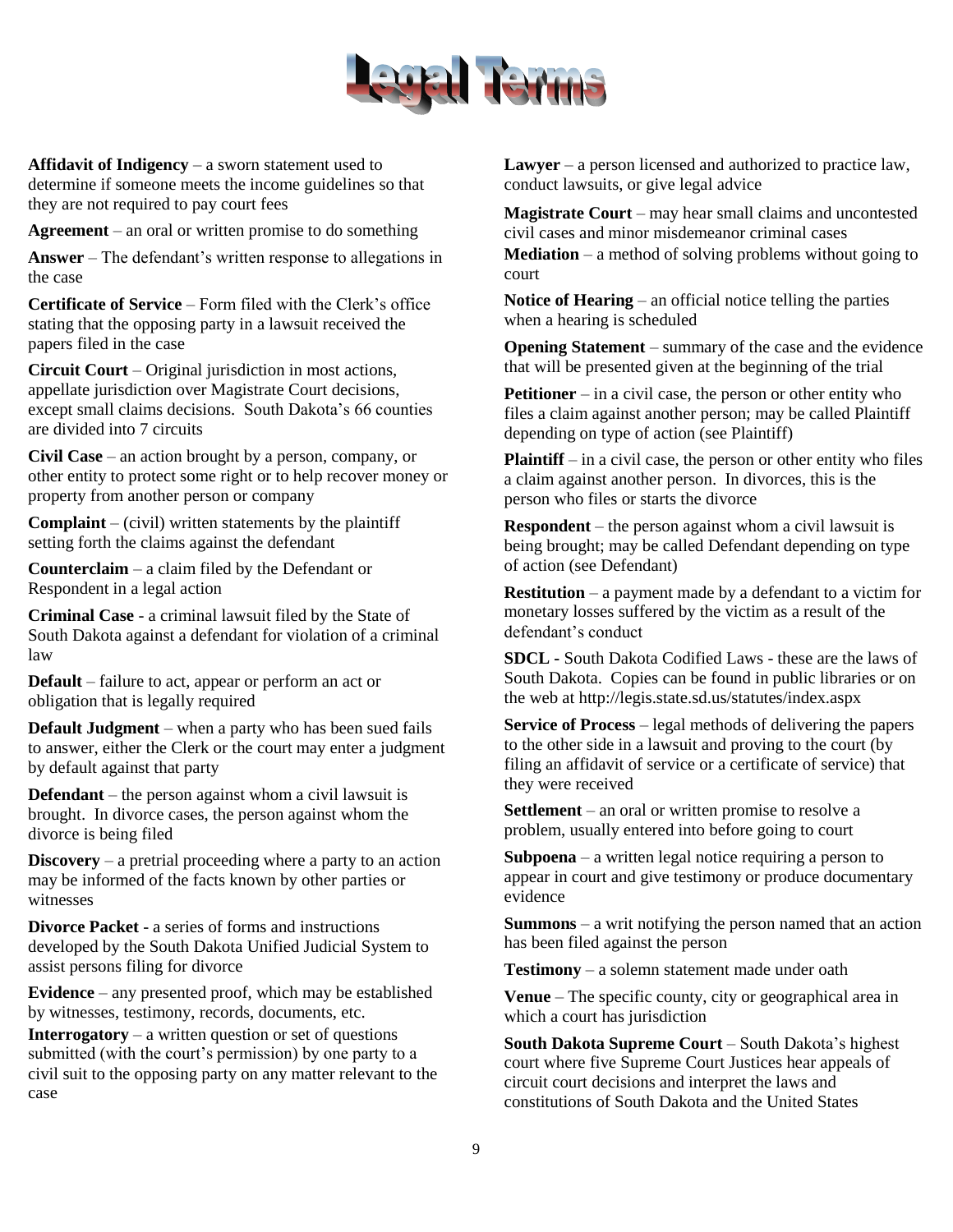# ESOURCES AVAILABLE

#### **For Mediation Services:**

A list of court-approved mediators is maintained on the UJS website at [http://ujs.sd.gov.](http://ujs.sd.gov/)

#### **For Parenting Coordinator Services:**

A list of approved parenting coordinators is maintained on the UJS website at [http://ujs.sd.gov.](http://ujs.sd.gov/)

#### **For Assistance with UJS-Approved Legal Forms found at** [http://ujs.sd.gov](http://ujs.sd.gov/)**:**

Contact the USD School of Law Legal Form Help Line Toll Free at 1-855-784-0004.

#### **Legal Aid Services of South Dakota:**

Residents who meet financial eligibility guidelines can get free legal aid services in SD. To determine if you are eligible, contact one of the following:

| Dakota Plains Legal Services, Inc.                 | <b>Dakota Plains Legal Services</b> |
|----------------------------------------------------|-------------------------------------|
| 160 Second St.                                     | 528 Kansas City St.                 |
| P.O. Box 727                                       | P.O. Box 1500                       |
| Mission, SD 57555                                  | Rapid City, SD 57708                |
| Phone: (605) 856-4444<br>Toll Free: 1-800-658-2297 | Phone: (605) 342-7171               |

#### **East River Legal Services**

335 North Main Ave., Suite 300 Sioux Falls, SD 57102

Phone: (605) 336-9230 Toll Free: 1-800-952-3015

#### **Access to Justice, Inc.**

This is a statewide program designed to supplement the legal aid programs in SD. Residents must be income eligible to qualify for legal services at a reduced rate or at no cost to you. Clients are responsible for paying case costs. Access To Justice Inc. also offers clinics periodically to assist self-represented litigants in filling out UJS approved legal forms.

Access to Justice Inc State Bar of South Dakota 222 E capitol Ave #3 Pierre, SD 57501

Phone: 1-855-287-3510 Or Visit: [www.statebarofsouthdakota.com/page/access-to-justice](http://www.statebarofsouthdakota.com/page/access-to-justice)